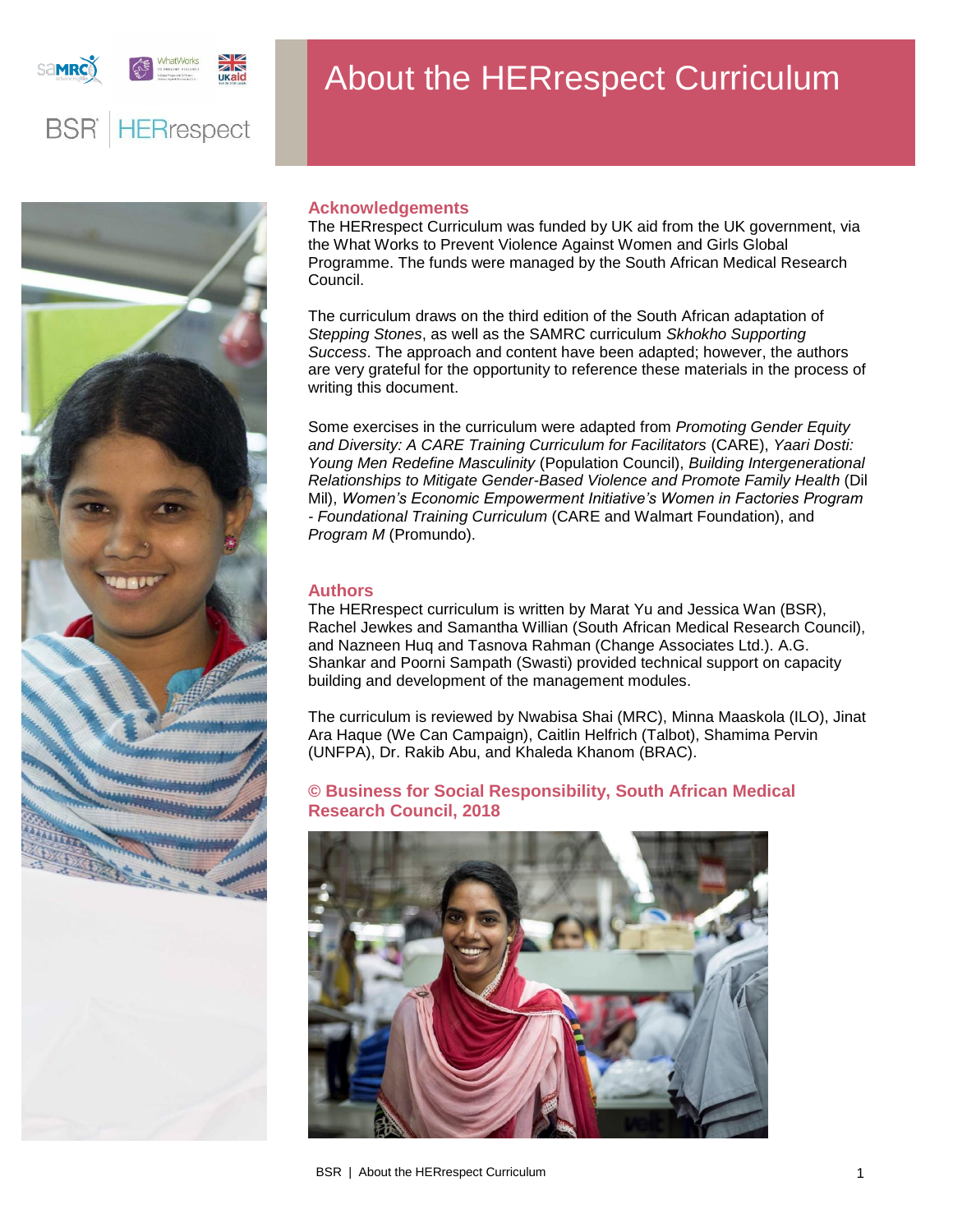## Overview of HERrespect

Promoting Positive Gender Relations in Bangladesh's RMG Sector

Different forms of violence against women disempower female workers and affect productivity and morale. BSR's HERrespect takes a holistic approach — linking international buyers and their supplier factories to local NGOs to promote positive gender relations in the workplace and family.

## **Why HERrespect?**

In spite of economic opportunities for advancement, women workers in the global supply chain are still at risk of different forms of harassment in the workplace: between 40 to 50 per cent of women experience some form of harassment at work<sup>1</sup>. Women, most of them young and migrants from rural areas, are prone to workplace violence because of an interplay of social norms which condone violence against women (VAW), unbalanced power dynamics between managers and workers, inequitable gender attitudes, and poor awareness and execution on legal and compliance requirements.

Many middle management, mostly men, do not possess essential skills to manage workplace relationships; they also have difficulty behaving appropriately in a highpressure environment, and may find harsh disciplinary actions an easy and accepted way to get workers to be more productive.<sup>2</sup>

Many female workers also experience violence at home and in other intimate relationships.

Violence against women not only a violation of rights and leads to long-term negative impact on women's physical health, mental health, and general wellbeing, it is also costly for the workplace due to the loss of productivity and increase in turnover and absenteeism.

## **What is HERrespect?**

With the support and technical assistance from What Works to Prevent Violence [against Women and Girls Global Program](http://www.whatworks.co.za/projects/all-projects/innovation-projects/item/31-herrespect-promoting-positive-gender-relations-through-workplace-interventions) (an initiative supported by DFID, UK government's Department for International Development), BSR develops HERrespect to build harmonious workplace to prevent and address violence against women, by partnering with companies and their suppliers through participatory training and factory policy development.

The 12-month workplace-based program aims at preventing and addressing violence against women by building harmonious workplaces in the RMG industry through the following interventions:

- » Training for middle management, female workers, and male workers on gender equitable attitudes and relationships and interpersonal skills to prevent and address workplace harassment and intimate partner violence.
- » Factory-wide campaigns on prevention and response to violence.
- » Guidance on best practices and policies to prevent and address sexual harassment.

l

<sup>1</sup> ITUC. 2015. *Gender-based violence at work.* Available a[t http://www.ituc-csi.org/gender-based](http://www.ituc-csi.org/gender-based-violence)**[violence](http://www.ituc-csi.org/gender-based-violence)** 

<sup>2</sup> Better Work. N.D. *Garment Factory Characteristics and Workplace Sexual Harassment*. Available at <http://betterwork.org/global/wp-content/uploads/Research-Brief-Sexual-Harassment-LR-Rnd5-4.pdf>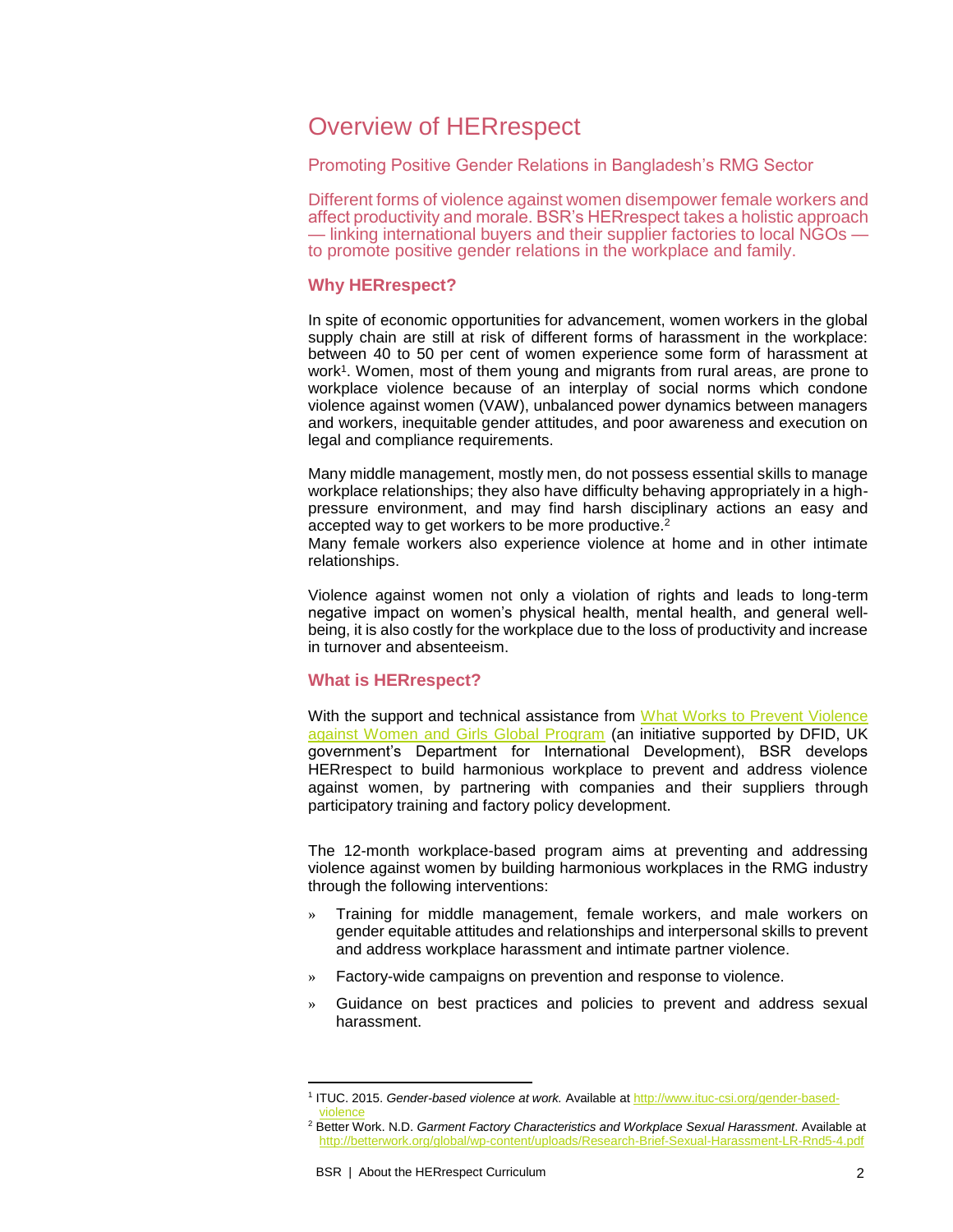- » Providing information on service providers for women in need shelters, legal advice, health services, counselling, etc.
- » Mobilize local business action to prevent and address sexual harassment.

## **Why Workplace-Based Trainings?**

Women represent between 60 and 80 percent of the global export manufacturing labor force and 70 percent of the agricultural labor force. Working directly in workplaces provides an entry point to shift workplace practices, transforming them to recognize gender equality as a business priority, and to reach workers' families and communities. The workplace can act as an incubator for dialogue between men and women on the underlying issues that lead to violence, and also provides a space to reach women who, despite gaining financial independence, are still at risk.

## **HERrespect Methodology**

## **Methodology**

The HERrespect program methodology focuses on the following guidelines:

- » **Create a safe, friendly environment for learning:** To ensure that participants are comfortable in sharing and learning, HERrespect will maintain a safe and respectful learning environment.
- » **Practice good communication skills:** HERrespect facilitators are trained facilitation to ensure that participants learn material and also feel safe, listened to, and confident enough to voice their questions without judgment.
- **Participatory and reflective learning:** Unlike conventional trainings where a facilitator may tell or teach a participant about a specific topic, HERrespect uses a participatory and reflective methods to ensure that the trainings can lead to changes in attitudes and behavior.
- » **Reaching both workers and managers:** Raise awareness on gender relations and build interpersonal and communication skills for both workers and managers through peer group trainings tailored to the everyday challenges and needs of each group.
- » **Engaging both women and men:** To encourage discussion and reflection on gender relations, power, and violence in their day-to-day lives, peer group sessions are held for managers, female workers, and male workers.
- » **Encouraging dialogue between workers and managers:** To encourage dialogue and to promote a harmonious workplace, managers, male workers, and female workers engage in joint sessions that build on the foundations developed in the peer group sessions.
- **Tailor content:** To help participants acquire and retain as much knowledge as possible, the training content is tailored to the cultural context, education level of participants, and accounting for their level of literacy.
- » **Enhancing workplace systems:** The HERrespect team will assess and provide advice on the harassment policy of the workplace, improve the prevention and redressal of violence against women, and help establish and/or improve the anti-harassment committee.
- » **Measuring outcomes and impact:** A combination of qualitative (interviews and focus group discussions) and quantitative methods (i.e. surveys) are used to measure the impact of the various HERrespect interventions.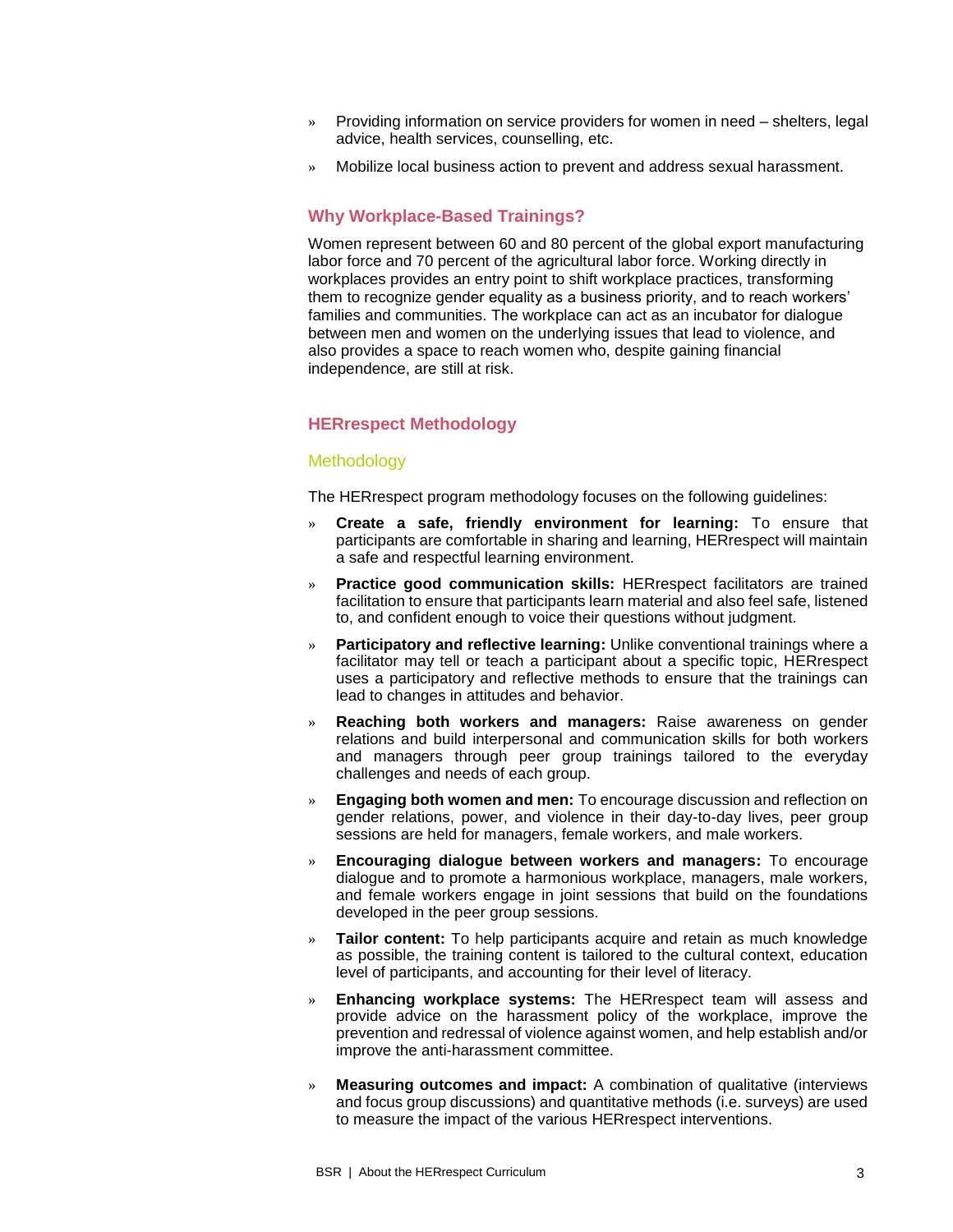# How to Use the HERrespect Curriculum

#### **Acknowledgements**

The curriculum is written by Marat Yu and Jessica Wan (BSR), Rachel Jewkes and Samantha Willian (South African Medical Research Council), and Nazneen Huq and Tasnova Rahman (Change Associates Ltd.). A.G. Shankar and Poorni Sampath (Swasti) provided technical support on capacity building and development of the management modules.

The curriculum is reviewed by Nwabisa Shai (MRC), Minna Maaskola (ILO), Jinat Ara Haque (We Can Campaign), Caitlin Helfrich (Talbot), Shamima Pervin (UNFPA), Dr. Rakib Abu, and Khaleda Khanom (BRAC).

The HERrespect Curriculum was funded by UK aid from the UK government, via the What Works to Prevent Violence Against Women and Girls Global Programme The funds were managed by the South African Medical Research Council.

Some exercises in this worker's manual were adapted from manuals of the South African MRC (Stepping Stones: A training manual for sexual and reproductive health communication and relationship skills), CARE (Promoting Gender Equity and Diversity: A CARE Training Curriculum for Facilitators), Population Council (Yaari Dosti: Young Men Redefine Masculinity), Dil Mil (Building Intergenerational Relationships to Mitigate Gender-Based Violence and Promote Family Health), CARE and Walmart Foundation (Women's Economic Empowerment Initiative's Women in Factories Program - Foundational Training Curriculum), Skhokho Families Book, and Promundo.

## **How to use the HERrespect curriculum**

#### **Overall Aim**

The overall aim of HERrespect curriculum is to strengthen the relationships at home and work and to help participants engage in positive practices that support healthy living, non-violence, and future success.

## Specific Objectives:

- » Participants reflect on their relationships, gender issues, and challenges in life and hone skills to continue to build strong, supportive relationships in workplace and at home.
- » To promote the practice of assertive and respectful communication at workplace and intimate relationships.
- » To encourage male managers and workers to reflect on how gender relations shape their roles and responsibilities at home and at work
- » To engage with management, mainly men, to become more active promoters of women's rights.
- » To create awareness and to sensitize participants about violence against women and intimate partner violence and support system available to respond to these issues.
- » To support workplaces to develop and implement policies and mechanisms to prevent and respond to workplace violence.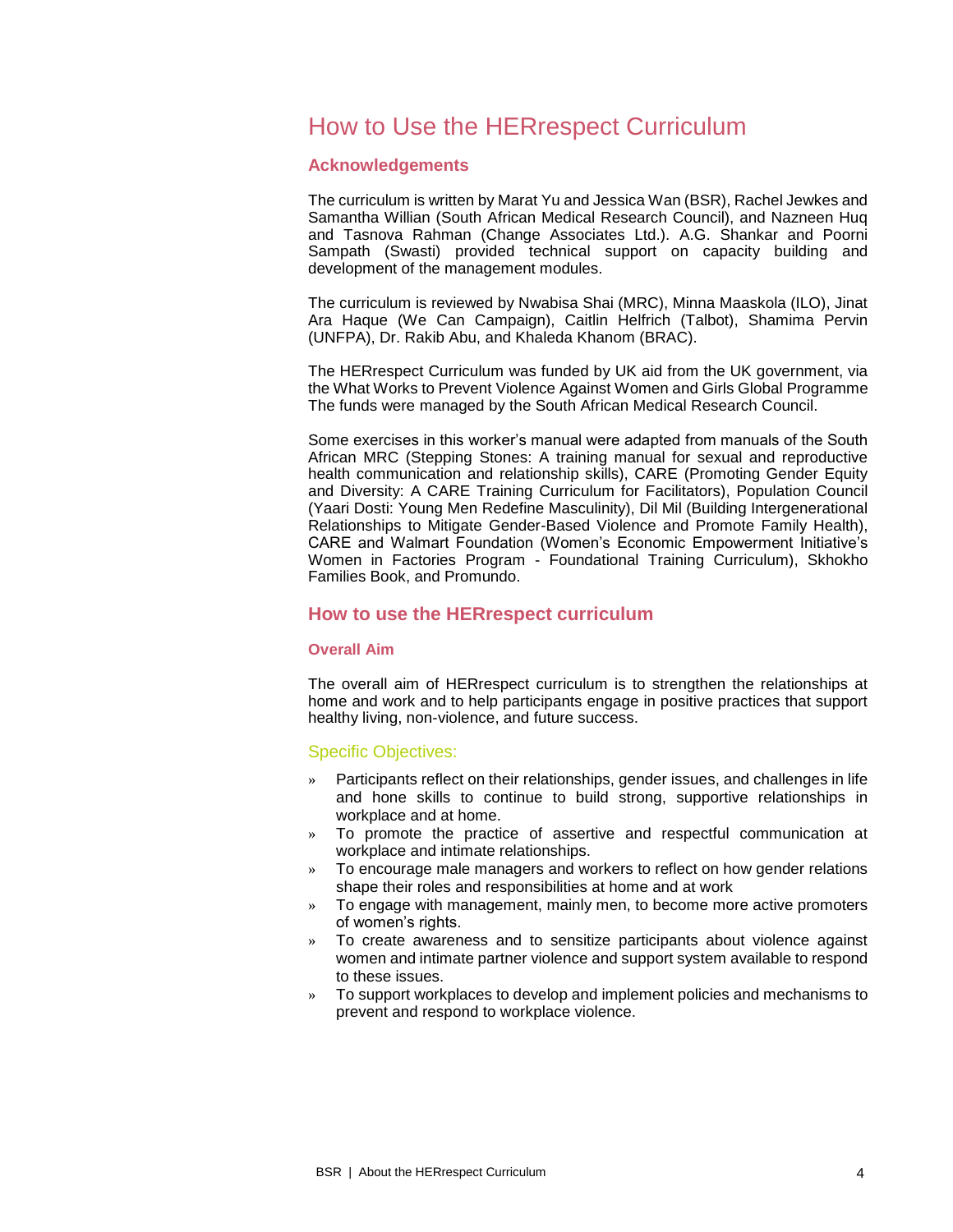## **HERrespect Curriculum Components**

The HERrespect Curriculum contains the following components:

- » An 18-hour curriculum for female workers
- » An 18-hour curriculum for male workers
- » An 18-hour curriculum for management
- » Three joint activities for management and workers (90 minutes each)
	- » A set of workplace-wide campaign

Both the worker and management curriculum are a collection of six training guides and each module is intended to build on the previous ones. It is important to follow the sequence of exercises in the sessions and not just choose exercises. The earlier exercises build up to working through some difficult issues. Missing out those earlier exercises might make it difficult for participants to cope well with the harder, later exercises. Missing the later exercises would mean that participants would be introduced to some of the key issues (i.e. gender relations, power relations, violence against women). However, participants would miss out on key skills to help them resolve some of the issues they would discuss in the previous sessions.

The whole program aims at enabling individuals, their peers and their communities to change their behavior, individually and together, through what the sessions provide. The manual is based on the assumption that community-wide change is best achieved through a personal commitment to change from each of its members. This demands some effort from each participant involved in the workshop and, participants are strongly encouraged to make a commitment to attend all the sessions.

## Planning Your Training

In implementing a workplace training program, it is important to:

- » **Allow enough time to build understanding of a topic and to complete the activities in each module or session**: each module will take 180 minutes to complete and each joint session will require 90 minutes to complete.
- » **Hold trainings at a time of day, and in an environment, where workers are able to concentrate**: We suggest midday or during the working day, as it is preferable to end of the day. We suggest trainings take place in a quiet, private place removed from the factory floor. This is especially important as participants may share personal stories in HERrespect training.
- » **Schedule trainings to minimize disruption to the daily, weekly, and monthly work schedules**: We suggest using "batch-setting" time, break times, or commute times to minimize disruption.
- » **Schedule training times in collaboration with management**: We suggest a meeting with floor managers, a selection of line managers, and human resources or welfare officers, in order to determine the best time to schedule trainings.

To learn more, check out our quide on implementing workplace-based trainings.

## Training Guides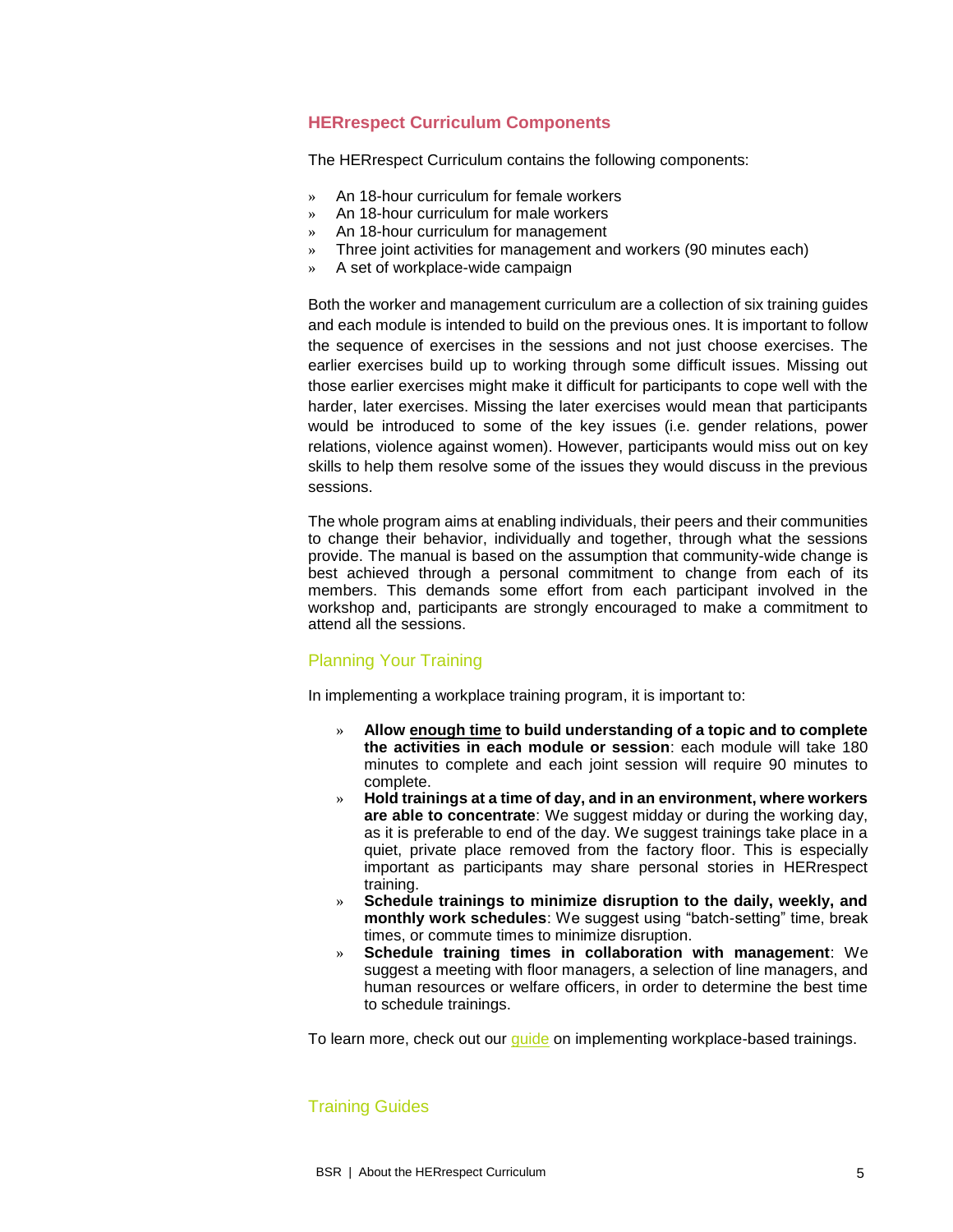We recommend conducting the trainings in the order they are listed below.

## Female Workers' Curriculum

The ideal group size for the female workers' training is no more than 25 participants. The group should be kept as a single-sex group (i.e. only women).

#### **1 My Dream**

To introduce the training program, develop basic communication skills (listening and body language) and enhance cohesion amongst participants

## **2 Let's Communicate**

To further develop communication skills through reflecting on the different ways to communicate and to introduce participants to assertive forms of communication using "I" statements

#### **3 Unpacking Gender & Relationships**

To reflect on how gender roles inform the roles and responsibilities participants have at home and at work and to discuss the joys and challenges in relationships

#### **4 Violence in Relationships**

To reflect on the forms of violence women face at home and at work and their consequences

#### **5 Author of My Story**

To further develop the participants' skills in stress management and assertive responses to manage difficult situations at home and at work

## **6 Supporting Each Other**

To create a support system for abused women and to acquaint female workers with factory policies and local laws on violence against women

## Male Workers' Curriculum

The ideal group size for the male workers' training is no more than 25 participants. The group should be kept as a single-sex group (i.e. only men).

#### **1 My Dream**

To introduce the training program, develop basic communication skills (listening and body language) and enhance cohesion amongst participants

## **2 Let's Communicate**

To further develop communication skills through reflecting on the different ways to communicate and to introduce participants to assertive forms of communication using "I" statements

## **3 Unpacking Gender & Relationships**

To reflect on how gender roles inform the roles and responsibilities participants have at home and at work and to encourage participants to reflect on the time used by women on household responsibilities

#### **4 Violence in Relationships**

To reflect on the different forms of violence facing women at work and at home, and to begin discussions on providing support to abused women

## **5 Author of My Story**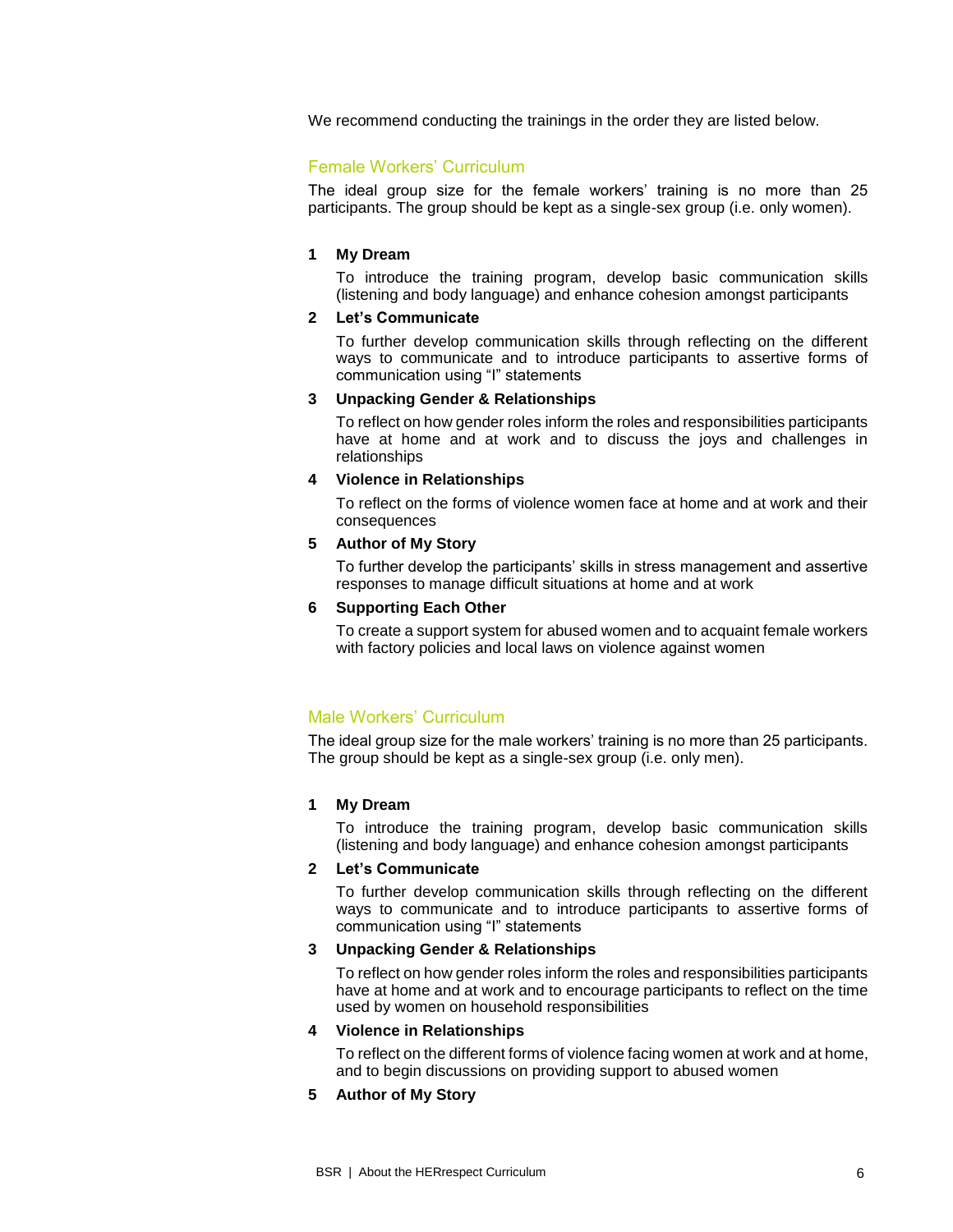To introduce the participants to stress management skills, to encourage participants to use assertive responses to deal with difficult situations, and to reflect on the participants' roles as fathers and male authority figures

## **6 Supporting Each Other**

To develop the participants' skills in becoming supportive to abused women, to introduce male workers to workplace policies on harassment

## Management's Curriculum

The ideal group size for the management's training is no more than 25 participants. The group can be either a single-sex group or mixed group.

#### **1 Getting Started**

To introduce the training program, to encourage managers to reflect on their expected roles and responsibilities and what is expected of their workers, and to enhance cohesion amongst participants

## **2 Unpacking Gender & Relationships**

To introduce the participants to the concepts of gender and power, to familiarize managers with the impact of female workers' household responsibilities affect their time use, and to reflect on the joys and challenges of working relationships

## **3 Let's Communicate**

To develop communication skills (active listening and body language), to reflect on ways to manage stress at work, and to introduce participants to assertive forms of communication using "I" statements

#### **4 Violence in Relationships**

To reflect on the different forms of violence facing women at work and at home, and to begin discussions on providing support to abused women

## **5 Growing Together**

To further develop the participants' communication skills in assertive responses to deal with difficult situations with workers and senior managers

#### **6 Our Responsibilities to Make it a Better Workplace**

To encourage managers to promote the well-being of female workers by preventing harassment in the workplace and beyond

## Joint Activities for Management and Workers

Overall, 25 participants will be selected to join the joint sessions (10 female workers, 10 managers, and 5 male workers). The facilitators will select the participants for the joint sessions with the help of the factory's HERrespect team. Ideally, the 25 participants should comprise of at least one member from each of the batches (i.e. at least one from each of the four batches of female workers, one from each of the four batches of managers, and one from each of the two batches of male workers).

We encourage members of workplace's anti-harassment committee/internal compliant committee to participate in both the training and joint activities for management and workers.

## **1 The Joys and Challenges of Working in a Factory**

To allow participants to reflect on their experiences of working in the factory and allow managers and workers to acknowledge that they all have joys and challenges at work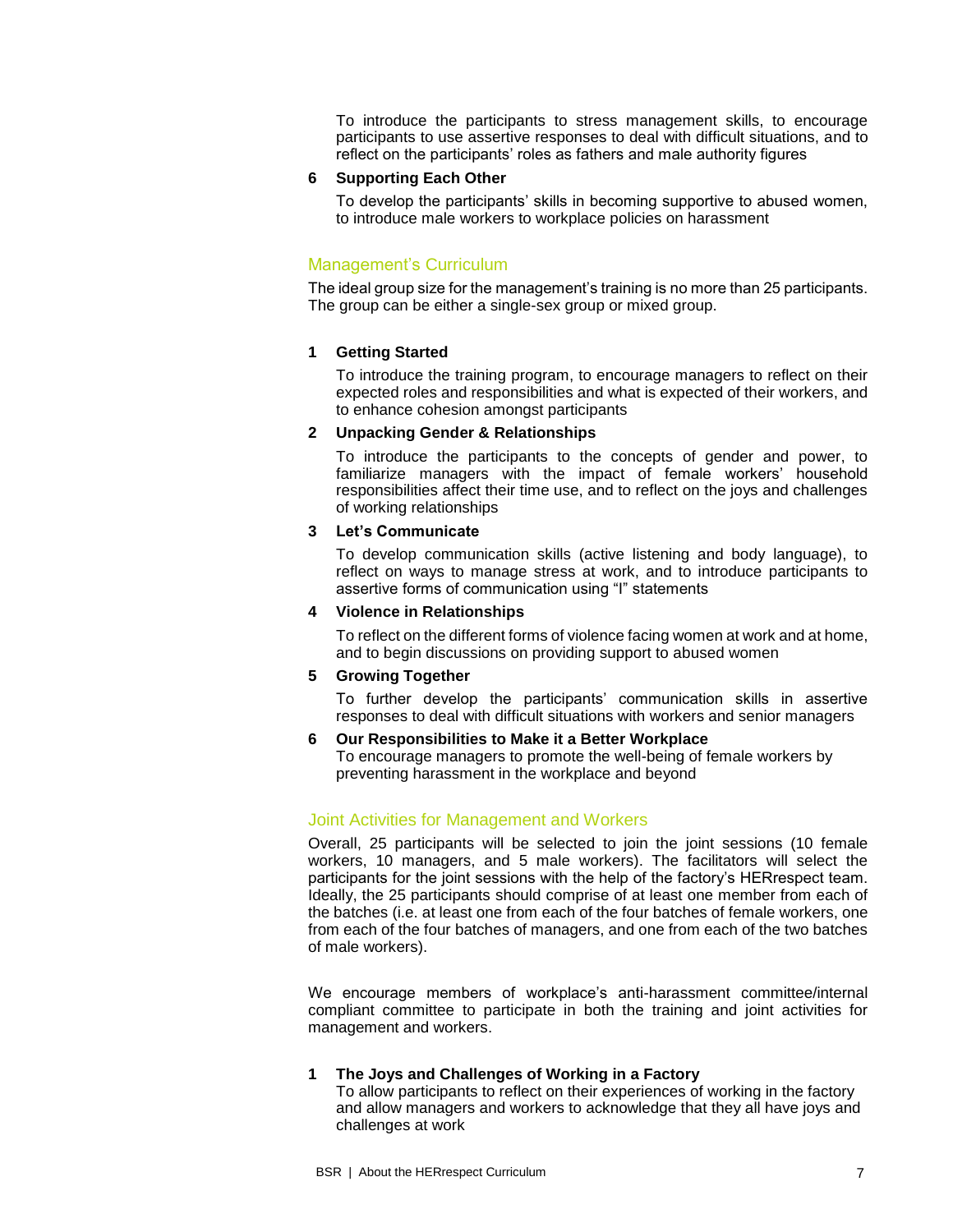## **2 Building Respectful Relationships**

To provide the space for participants to reflect on their experiences of power, relationships, and violence

#### **3 Building a supportive workplace**

To provide a space for participants to identify ways to apply their learnings from HERrespect holistically to prevent and respond to workplace violence, and to allow participants to develop an action plan individually and collectively

## Workplace-wide Campaigns

Workplace-wide campaigns aim to disseminate messages on gender equity and violence against women to the entire workforce.

The facilitators coordinate with the HERrespect focal point and engage the factory HERrespect team to arrange the logistics and implement the campaign activities. The campaign activities will be short – a duration of a few days to one week at most. All campaign activities will be completed by the closing meeting of the HERrespect program, and workplace management are encouraged to continue similar campaigns beyond the project duration. HERrespect facilitators will work with factory management to plan, executive, and monitor the impact of the campaign.

Campaign topics can be jointly decided by HERrespect's implementing partners and workplace management. Below are some suggested campaign topics:

- 1. The contribution of female workers: This first campaign aims to boost the confidence of female workers about their work in the factory, especially in the context of the global supply chain. The campaign encourages managers and male workers to recognize the work of their female workers and their own work globally.
- 2. Teamwork: This second campaign shows the workers and managers the importance of teamwork in their day-to-day workplace operations. This campaign highlights the role of communication and interpersonal skills.
- 3. Gender equality: The third campaign shows that gender equality is the key to a happy, harmonious and productive workplace.

## **Facilitation and the Facilitator's Role**

Given the participatory and reflective nature of the program, the role of the facilitator is important. The facilitator should:

- » Help the participants set ground rules and keep them
- » Encourage and guide participants to critically reflect on personal and social norms, values, practices, and choices
- » Encourage participants to contribute to the discussion
- Listen to participants' comments, questions and feedback
- » Keep focus and keep things moving
- » Help with observations and analysis
- » Help participants arrive at appropriate conclusions
- » Help participants to reach an appropriate consensus
- » Build trust
- » Help identify opportunities and potential
- Summarize the discussion or ask others to do so
- » Maintain an environment of respect, compassion, and openness in the group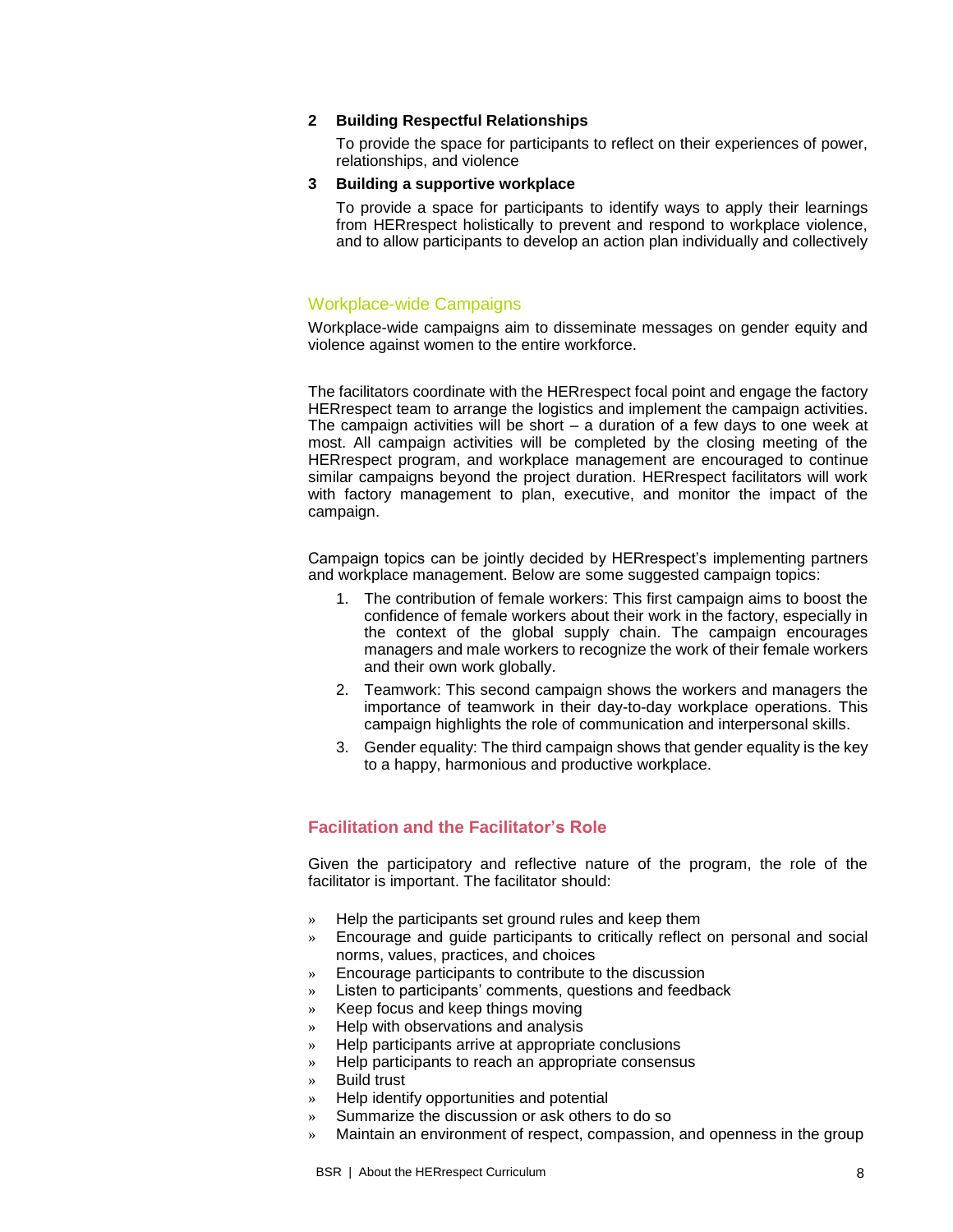#### The difference between facilitation and training

Facilitation is derived from the word facilitate which means 'to make easy'. Facilitation is about bringing a group of people (whether they are acquainted or not) to work together for a certain goal. Facilitation is about empowering others.

A facilitator is different than a trainer. Whereas a trainer helps participants gain skills or knowledge on a particular topic, a facilitator would take participants on a process or a journey. A trainer may *tell* and *lecture* a participant about a topic, but a facilitator would not do that. A facilitator would probe the participants and guide the participants.

#### The skills and traits of a facilitator

A HERrespect facilitator must have a few key skills, these include: experience in participatory learning approaches, facilitation, communication and counseling. HERrespect facilitators should have a strong background on gender, power relations, and masculinity.

HERrespect facilitators should keep an open-mind and be non-judgmental, be creative and imaginative, and have patience and humor. HERrespect facilitator should be able to explain difficult concepts in simple, everyday language.

#### A facilitator changes mindsets

Active facilitation of HERrespect is vital. The facilitator must guide the participants in summarizing and drawing conclusions from each exercise and enable participants to summarizing what they learned from each session.

The key to building participants' knowledge through participatory processes is being able to challenge what is said in the groups in a way that makes participants think, rather than just saying "you are wrong". It is very important to do this as a facilitator as otherwise the group environment can potentially reinforce unhelpful attitudes or popular myths.

It is also important for the facilitator to know when to stop a conversation that is derailing the discussions in the group. For instance, if someone has an unhelpful attitude and if they are unwilling to budge after probing and asking them to discuss further, then the role of the facilitator would be to acknowledge the participant's thoughts, and offer to continue the conversation after the training session.

#### Facilitators must master the curriculum

Ideally before the facilitator begins working with this manual the facilitator should attend a training course. Otherwise, it is important that the facilitator works through the material even if it seems familiar by practicing the delivering the sessions.

Beginning by reading the whole manual, together with the colleagues who will also run the training. Then facilitators should try out the exercises on each other, going through them in the sequence the manual suggests.

The order of exercises in the program is designed to help facilitators do this. It is best to draw on ideas and principles discussed in earlier sessions, to help a group question things which are raised in later sessions.

In doing so, this will enable them to get to know the material, to be confident in using it and think about how they may use ideas from earlier exercises in discussion of later ones.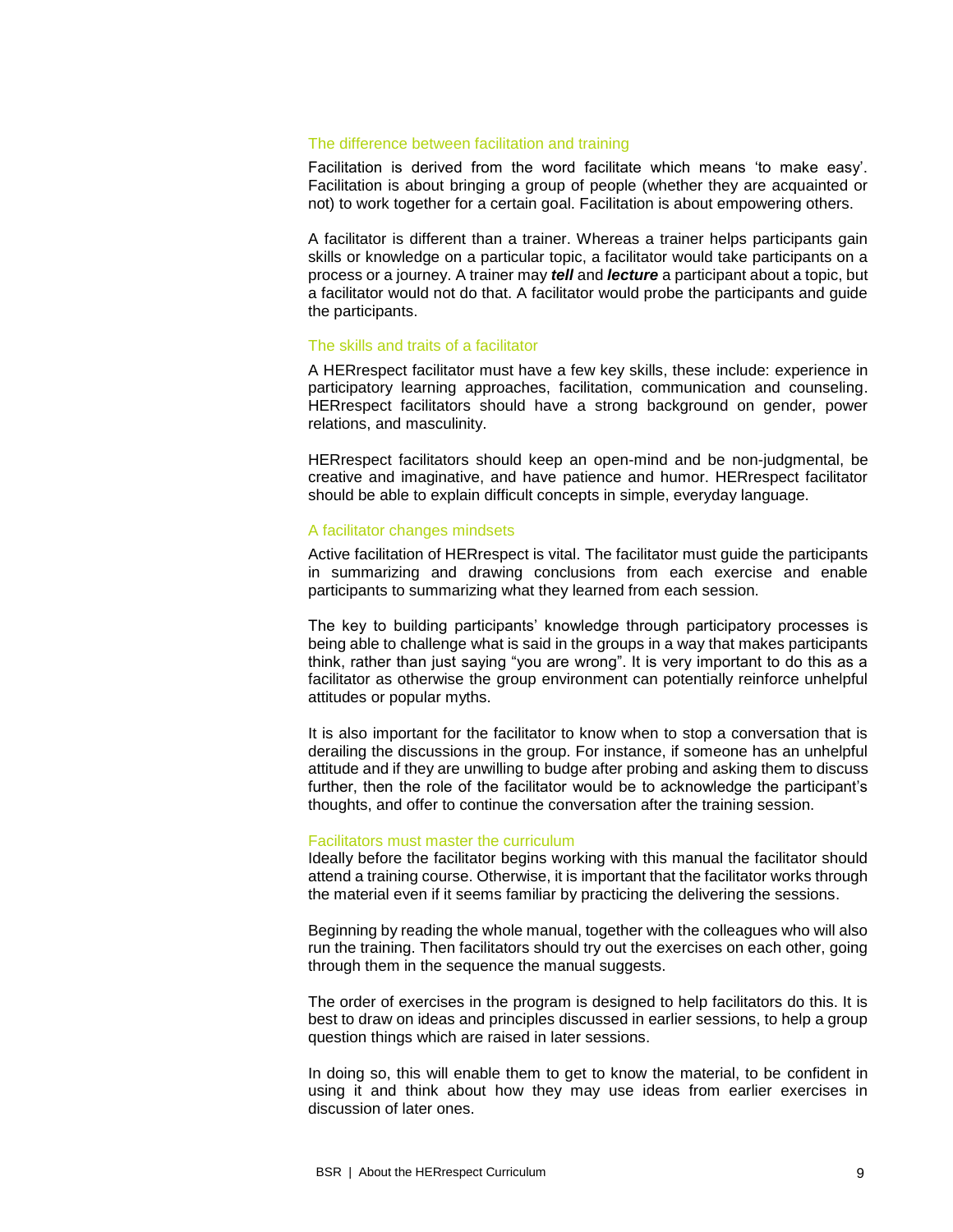#### The curriculum is a living document

After conducting the modules, the facilitator may find that the curriculum may require some adjustments or adaptations. The facilitator may have new ideas for some of the exercises based on their experiences with some of the participants. The facilitators are encouraged to continue contributing to the curriculum, should they find certain methods more effective in practice.

#### HERrespect is meant to challenge both participants and facilitators

This program is designed to challenge people's (including the facilitator's) attitudes and behavior towards themselves and others. The facilitator is likely to find this rather frightening and may also feel rather nervous about things going wrong, or not going according to plan.

Going through it beforehand will help to work through some of the worries and identify areas that might be difficult in the factory setting or community. Practicing the material as if the facilitator was a participant provides a chance to find out how it would feel to experience it at first hand. This will make the facilitator more effective as a trainer of others.

#### HERrespect is meant to challenge both participants and facilitators

In the HERrespect intervention the facilitator's role is to work with a group of factory workers and management to draw-out knowledge and ideas from different members of the groups, and to help them learn from one another and to think and act together.

The role of a skilled facilitator is to create conditions in which a group can work together effectively. The facilitator will take a group of people through a process of learning and discussion by introducing topics or concepts and guiding the group through thinking, reflecting and discussing topics or concepts without making a decision for the group participants.

#### Facilitators need to maintain an open and safe space

Facilitation entails creating a space and opportunity for group members to critically reflect on their own and broader community or societal norms, values, and practices. Within this space, participants can begin to evaluate their past, current, and future choices especially in light of whether or not their choices, practices, or values are contributing toward the kind of relationships.

Such critical reflection means that participants make themselves vulnerable by opening up about their thoughts and feelings on personal topics; therefore, facilitators need to ensure that the safe space of the group is maintained, respond with care and compassion to individuals, and still keep the workshop on track.

#### Facilitators bring the knowledge out of the participants

Concepts are introduced, and these are usually not new to the participants, and the facilitator's role is help participants to discuss the concepts, come up with their own understanding of them, and present them to the rest of the group in various ways.

For example, through brainstorming in a bigger group, small group discussions and presentation of group ideas to the bigger group, working in pairs by sharing personal stories or perspectives in turns, and self-reflection.

Additionally, facilitators need to ask poignant, thought-provoking questions to help participants to engage with and reflect on key issues.

#### A good facilitator is the key to success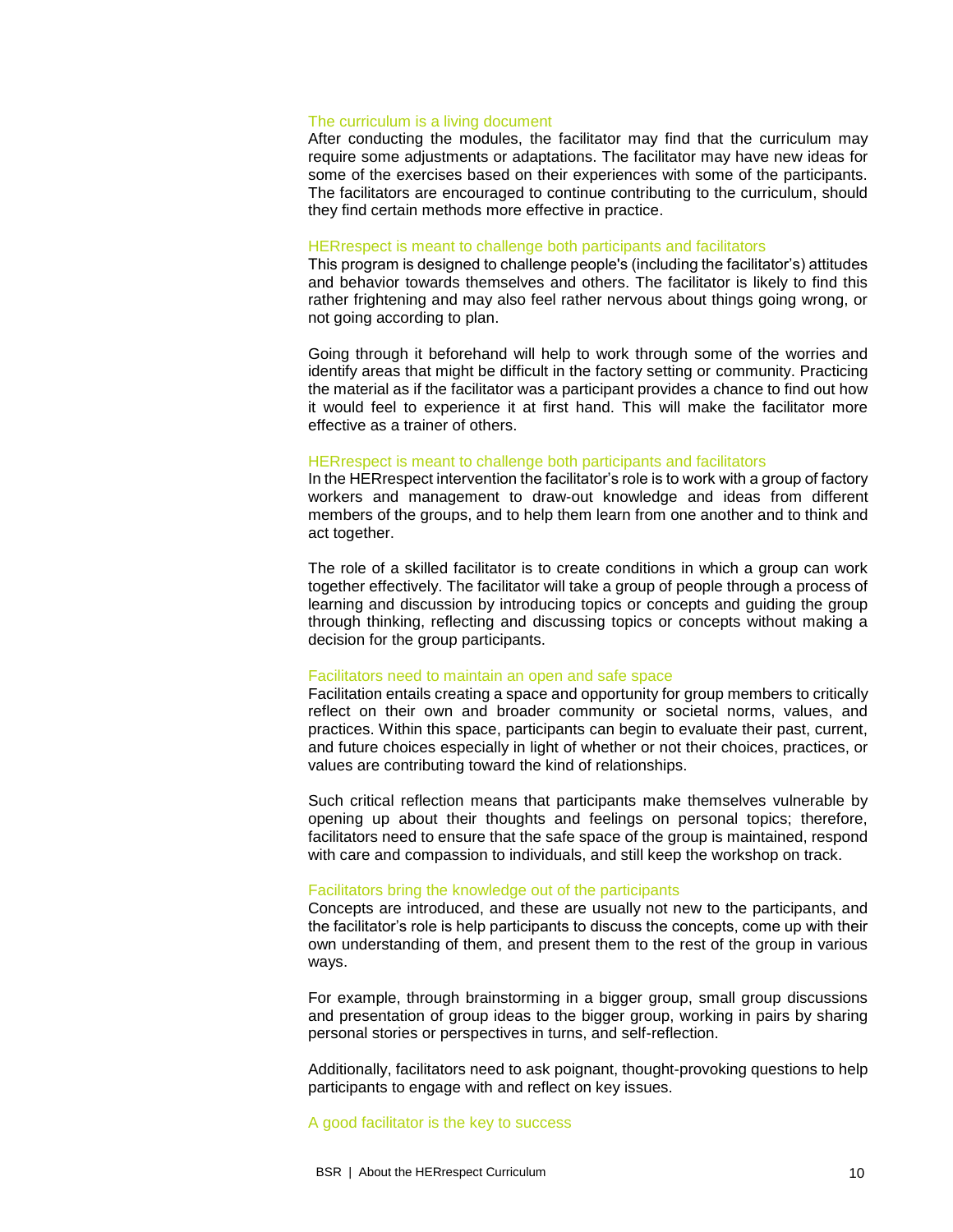The role of a facilitator becomes very important in the context of participatory workshop and needs to be executed in a careful yet fun, neutral but factual and firm way.

## Structure of the Sessions

## **Objective Setting**

The overall objectives of each session are presented for the facilitators. At the start of an exercise facilitators should not say what the objectives are as they may provide constraints on discussions in the session. The objectives can be summarized at the end of a session.

## **Reading the Italicized text**

Throughout the manual, we have used italicized texts. They are things that the facilitators could say to the participants. When in doubt, always read the body language and reaction of the participants – you should adapt the messages depending on the participants' reactions.

#### **Emphasis on "We" and "Us", not "They" and "Them"**

Throughout the text we have used the words "we", "us" and "our" and have tried to avoid "they", "them" and "their" in talking about concerns and dilemmas to make the point that we all benefit from listening and understanding ourselves and others. If you use the words "we", "us" and "our" during your sessions, you will find that your participants will quickly develop confidence in you as someone who is willing to reflect and to share.

## **No note-taking**

Please discourage note-taking during the sessions very strongly. Nobody needs any pen or paper, except when you provide it for particular drawing sessions. Notetaking can be very unsettling for other members of the group, particularly when people are talking about sensitive or private things. Also, a person who takes notes is not involving him or herself fully in the group's activities.

## **Using games and exercises**

Many of the sessions include games and exercises, which some participants might object to as childish. Sometimes facilitators who are unfamiliar with participatory techniques prefer to have a discussion instead and find running a game or other interactive exercise a bit daunting. But a discussion is rarely as productive as an analysis of a game or an exercise. Most of the time, once people have had a go and seen how useful these techniques can be, they feel readier to continue with them in further sessions.

## **Role play**

There are number of exercises in which participants are asked to do a role play. Role plays are an incredibly powerful learning tool because they require the actors to process, that is really think through, their ideas and not just repeat them. Participants remember lessons they learn through role play long after they would have forgotten facts they taught in lectures. Acting can feel daunting for people who are not used to it, but it's amazing how quickly participants can settle into different roles. We do not provide scripts for role plays. This is because role plays must reflect the real life of participants and they are the best people to know what that looks like. Try to avoid telling them what to do in the role play, although you can help them decide if they are shy to come forward with an idea. Remind them there are no prizes for good or bad acting.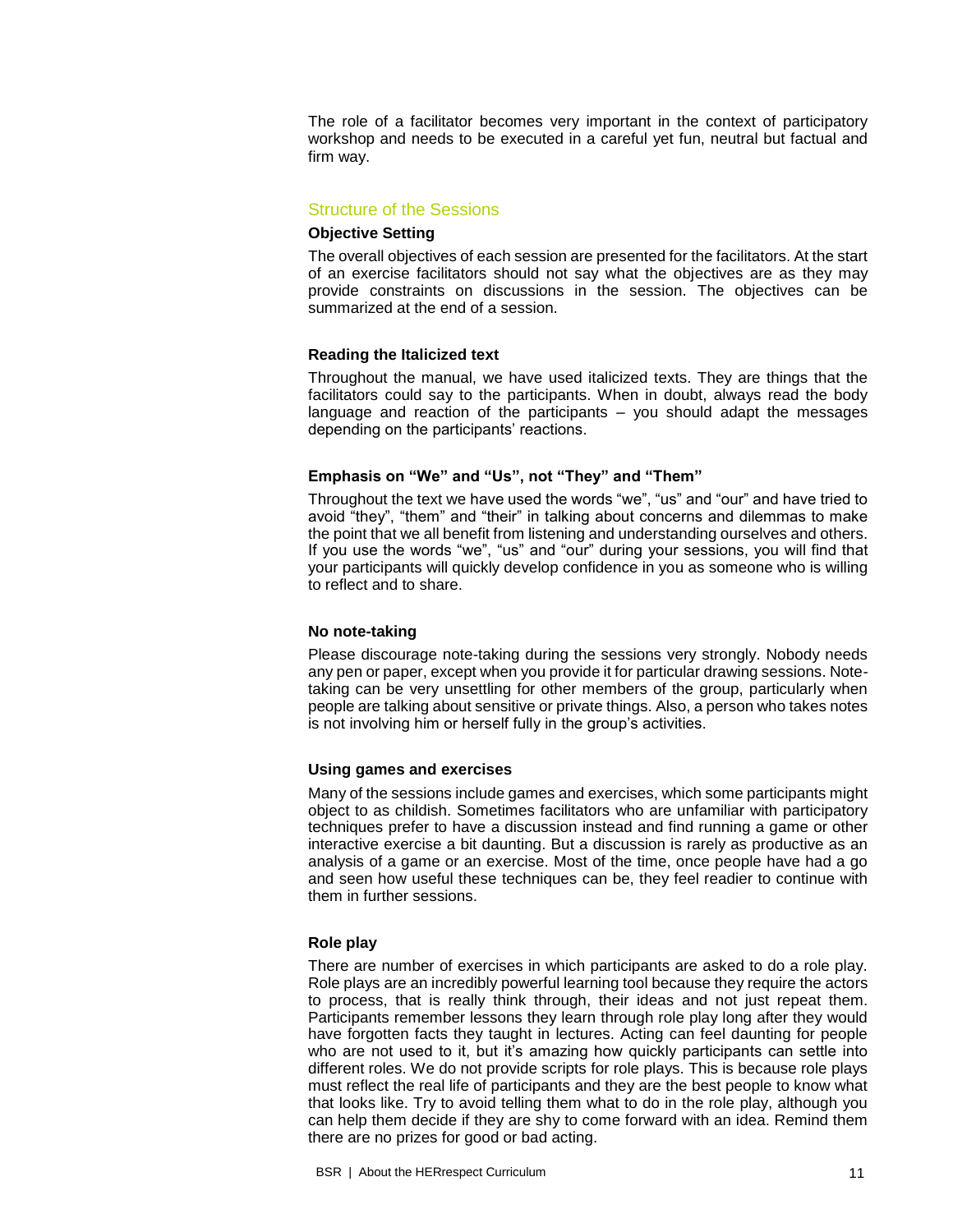#### **The importance of de-rolling**

After a role play, especially roleplaying difficult situations (i.e. violent situation), it is important to bring the participants back. This is because participants may roleplay situations that may bring about negative memories or negative emotions. Some of the ways to ask the participants to de-role include: asking the participants to state their name, one personal trait or quality, and one fact about them (i.e. where they live, the name of their spouse).

#### **Brainstorming**

Brainstorm means asking workshop participants to quickly come up with ideas or say what comes to mind when a certain concept is mentioned. The concept is not explained and is usually just one word, e.g., 'happy relationship'.

#### **Working in pairs**

Working in pairs means that the facilitator asks participants to find a partner within the group with whom they will discuss the issues the facilitator suggests as part of the exercise. This can also be used if an exercise appears to be difficult and the participants need to take the time amongst themselves to brainstorm and discuss first before coming back together as one group.

#### **Breaking into small groups**

This is an alternative to breaking the participants into pairs.. If some of the discussion topics in a particular exercise seem difficult and the participants are having a hard time thinking on their own, you should break the participants up into a small group. This will allow the participants to bounce ideas around.

#### **Self-reflection exercise**

A self-reflection exercise is an individual activity where participants are asked to close their eyes and think through particular issues in a quiet manner. The facilitator will read out a script starting with the posture that the participants must adopt, e.g., how they are seated or lying down, having their eyes closed and being relaxed. Then the facilitator will introduce the scenario which the participants are asked to visualize or think through. Then each statement of the scenario is read slowly, quietly and in a paced manner, with pauses after each statement to allow participants to visualize or think though the scenario in their minds. Taking a pause after the end of the activity is also important just to allow participants to get back into the workshop setting. Feedback will follow after the self-reflection exercise and usually the facilitator will have specific questions to go through with the participants.

#### **Presentation**

After each pair or small group work activity participants will be asked to present their discussion points whether it is verbal feedback or written work on flipcharts. After each group has been assigned, the facilitator must always remind participants that they will need to decide who will present the group's ideas to the bigger group. At presentation time, the facilitator must let each group present, only ask clarifying questions and give the participants time to discuss the meanings of their ideas. When all groups have presented, check to see if there are any discussion points laid out under the relevant step.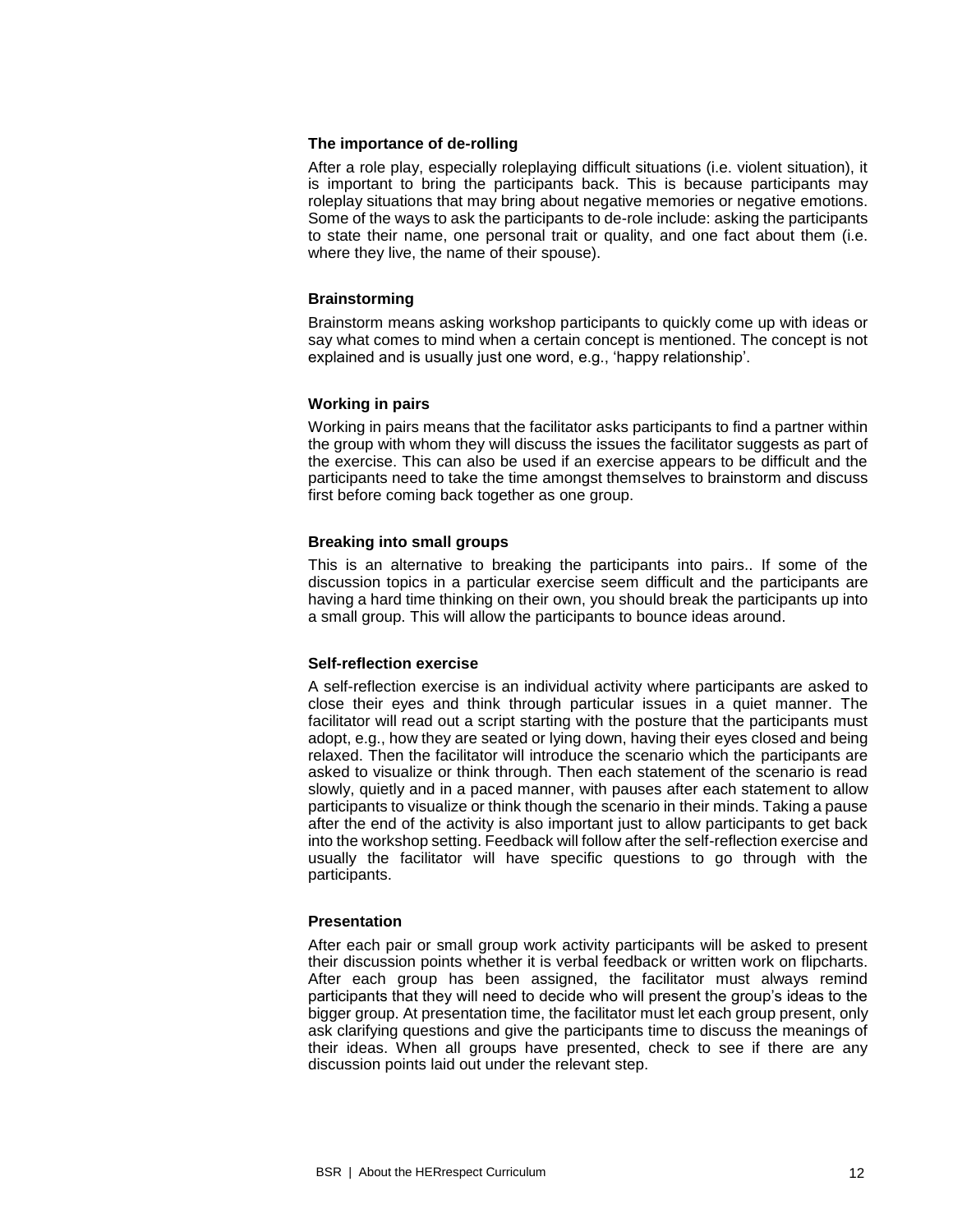#### **Energizing activities**

Energizing activities are games that are used as ice-breakers and which have relevance for an upcoming exercise. These have an introduction and directions in a similar fashion to the rest of the exercises. The more important part of the exercise besides the fun activity itself, is to check in with participants about what they have learned from the exercise and its implications for them. Sometimes participants may not make a good guess as to the meaning of the exercise and the facilitator can just highlight what other meanings the participants should take from the activity.

#### **Re-energizing activities**

Sometimes during a longer activity or after a difficult activity, the participants may become tired. Sometimes, participants may not be able to focus (after all, we have a three-hour session). It is helpful to conduct short re-energizing activities (i.e. clapping, singing a song, playing a short game). A re-energizing activity can help motivate a group.

## **Sitting together in a circle**

To encourage people to feel part of the group, as well as to participate fully, we would strongly encourage groups to sit in a circle or in U-shape rather than in rows. In this way, people are able to make eye contact and everyone is on the same level.

## **Counseling and giving advice**

Many people may wish to come and ask your advice about their own situation. You either need to refer them to someone who can give them the right help, in confidence; or you need to decide what role - if any - you want to play in personal counseling. On the whole, as a facilitator it is better not to become involved in giving personal advice to participants. This is because your relationship with the person and with the rest of the group will change as soon as you become personally drawn into individual participants' personal issues. Also, the role of a counselor is a skilled one. Trained counselors, for instance, do not, in general, give advice. Instead they enable their clients to decide what to do for themselves, through asking relevant questions and giving them appropriate information. You need to make the best decision on this for yourselves and your participants, depending on your own community and situation.

## **Mental well-being of facilitators**

Given the nature of the training, it is likely that the facilitators will hear stories of violence and sexual violence from the participants. It is crucial that facilitators are given the support needed to prevent stress and vicarious trauma. Please refer to the ["Guidelines for the prevention and management of vicarious trauma among](http://www.svri.org/sites/default/files/attachments/2016-06-02/SVRIVTguidelines.pdf)  [researchers of sexual and intimate partner violence"](http://www.svri.org/sites/default/files/attachments/2016-06-02/SVRIVTguidelines.pdf) for more guidance.

#### **Note for facilitators**

Facilitators' notes are provided at the end or in the middle of exercise; they consist of tips, reminders, guides and additional information for maximizing the depth of discussion during the exercise. These notes are short and clear, and should encourage the facilitator to ensure that they have addressed them before closing the session and moving on to the next exercise.